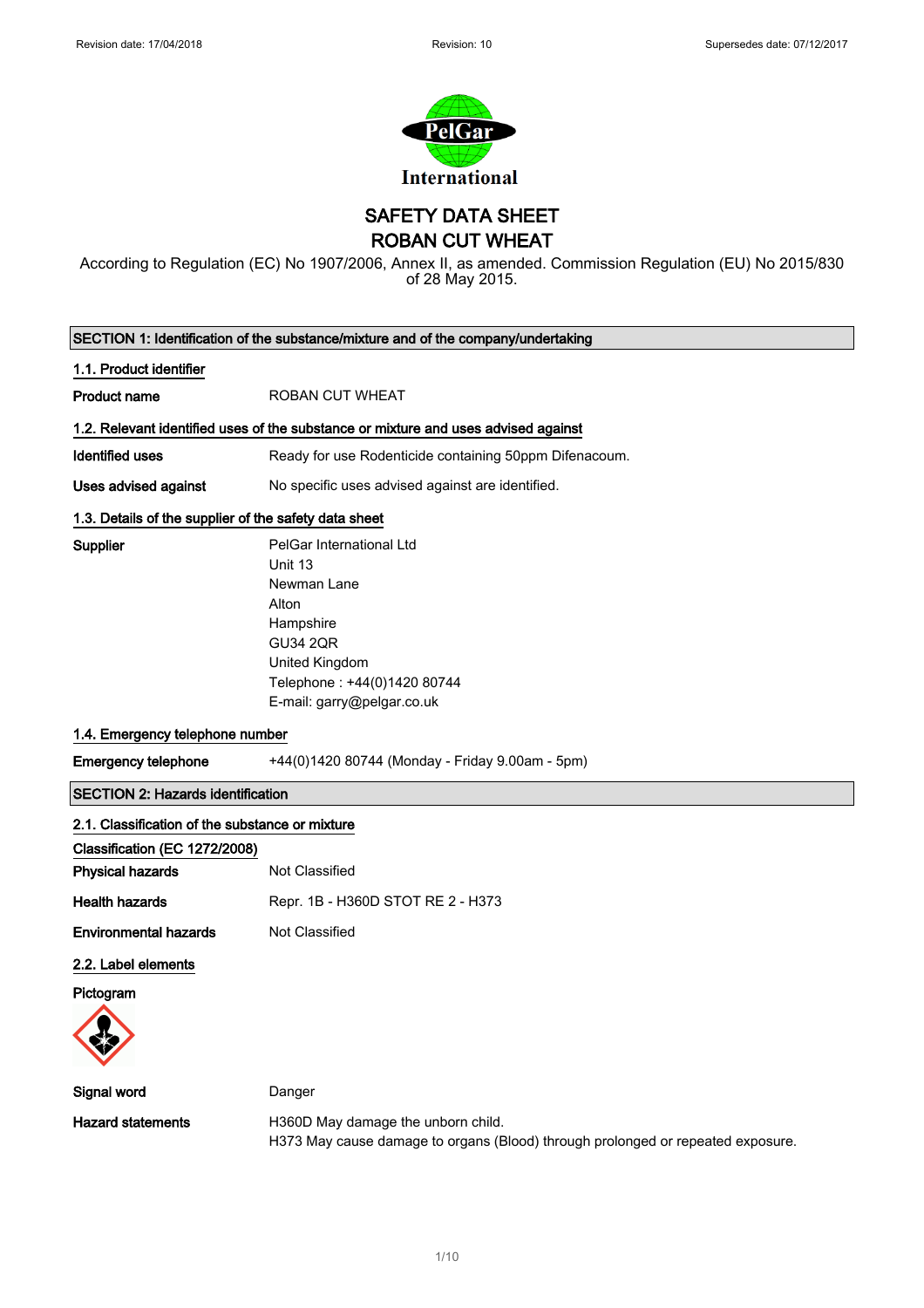| <b>Precautionary statements</b>   | P201 Obtain special instructions before use.<br>P202 Do not handle until all safety precautions have been read and understood.<br>P <sub>260</sub> Do not breathe dust.<br>P280 Wear protective gloves.<br>P308+P313 IF exposed or concerned: Get medical advice/ attention.<br>P314 Get medical advice/ attention if you feel unwell.<br>P405 Store locked up.<br>P501 Dispose of contents/ container in accordance with national regulations. |
|-----------------------------------|-------------------------------------------------------------------------------------------------------------------------------------------------------------------------------------------------------------------------------------------------------------------------------------------------------------------------------------------------------------------------------------------------------------------------------------------------|
| Supplemental label<br>information | EUH 208 Contains 1, 2- Benzisothiazolin-3-one. May produce an allergic reaction.                                                                                                                                                                                                                                                                                                                                                                |

## 2.3. Other hazards

This product does not contain any substances classified as PBT or vPvB.

| SECTION 3: Composition/information on ingredients |                      |        |
|---------------------------------------------------|----------------------|--------|
| 3.2. Mixtures                                     |                      |        |
| <b>White Oil</b>                                  |                      | < 2%   |
| CAS number: 8042-47-5                             | EC number: 232-455-8 |        |
| Classification                                    |                      |        |
| Asp. Tox. 1 - H304                                |                      |        |
|                                                   |                      |        |
| 2,2'-Iminodiethanol                               |                      | < 0.1% |
| CAS number: 111-42-2                              | EC number: 203-868-0 |        |
| Classification                                    |                      |        |
| Acute Tox. 4 - H302                               |                      |        |
| Skin Irrit. 2 - H315                              |                      |        |
| Eye Dam. 1 - H318                                 |                      |        |
| STOT RE 2 - H373                                  |                      |        |
|                                                   |                      |        |
| 1,2-BENZISOTHIAZOLIN-3-ONE                        |                      | 0.02%  |
| CAS number: 2634-33-5                             | EC number: 220-120-9 |        |
| Classification                                    |                      |        |
| Skin Irrit. 2 - H315                              |                      |        |
| Eye Dam. 1 - H318                                 |                      |        |
| Skin Sens. 1 - H317                               |                      |        |
| Aquatic Chronic 2 - H411                          |                      |        |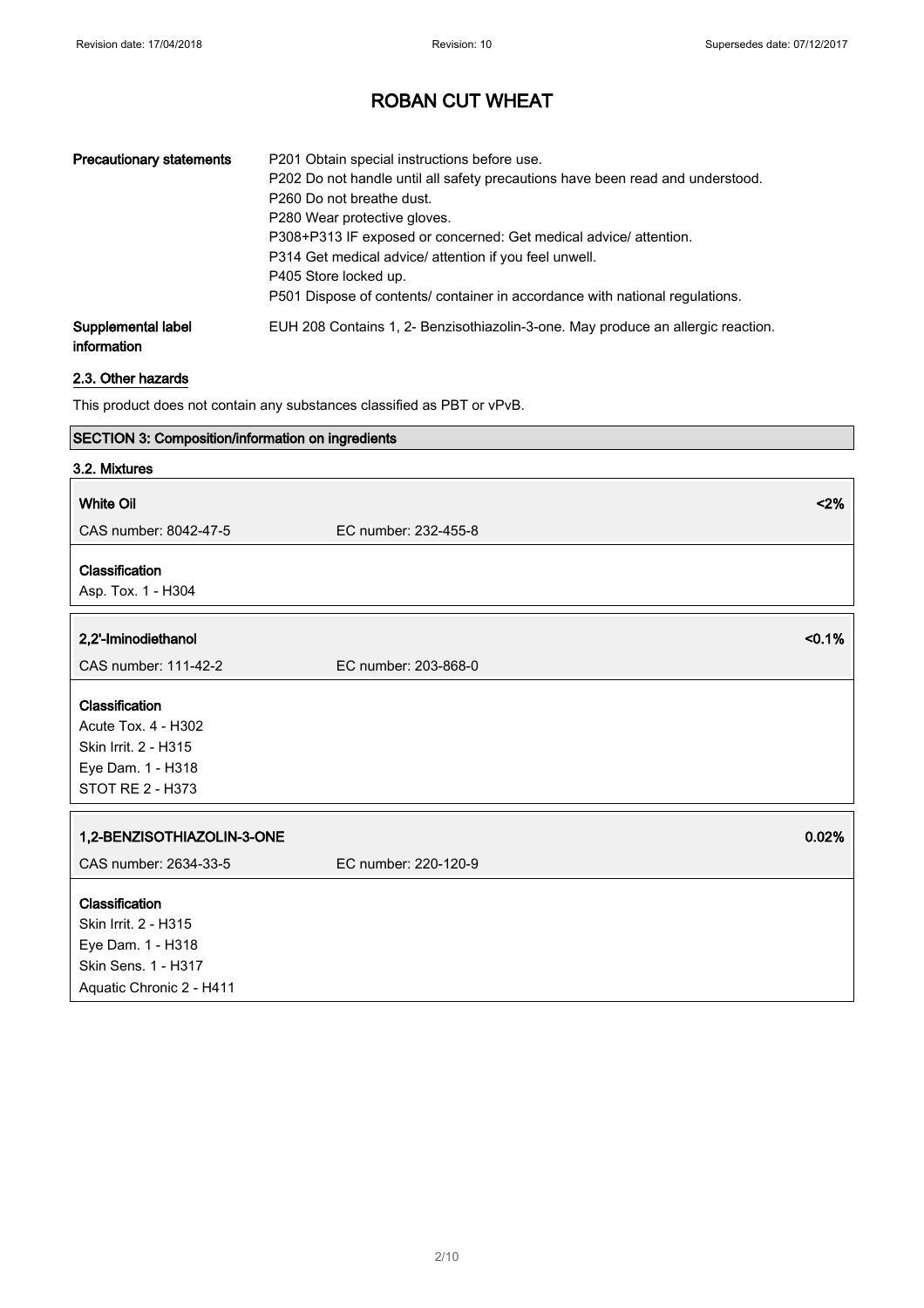| <b>DIFENACOUM (EU)</b>                                                                                                                                                                   | 0.005%                                                                                                                                                                                                                                                                                                                                                                                                            |
|------------------------------------------------------------------------------------------------------------------------------------------------------------------------------------------|-------------------------------------------------------------------------------------------------------------------------------------------------------------------------------------------------------------------------------------------------------------------------------------------------------------------------------------------------------------------------------------------------------------------|
| CAS number: 56073-07-5                                                                                                                                                                   | EC number: 259-978-4                                                                                                                                                                                                                                                                                                                                                                                              |
| M factor (Acute) = $10$                                                                                                                                                                  | M factor (Chronic) = $10$                                                                                                                                                                                                                                                                                                                                                                                         |
| Classification<br>Acute Tox. 1 - H300<br>Acute Tox. 1 - H310<br>Acute Tox. 1 - H330<br>Repr. 1B - H360D<br><b>STOT RE 1 - H372</b><br>Aquatic Acute 1 - H400<br>Aquatic Chronic 1 - H410 |                                                                                                                                                                                                                                                                                                                                                                                                                   |
| Denatonium Benzoate                                                                                                                                                                      | 0.001%                                                                                                                                                                                                                                                                                                                                                                                                            |
| CAS number: 3734-33-6                                                                                                                                                                    | EC number: 223-095-2                                                                                                                                                                                                                                                                                                                                                                                              |
| Classification<br>Acute Tox. 4 - H332<br>Skin Irrit. 2 - H315<br>Eye Dam. 1 - H318<br>Aquatic Chronic 3 - H412                                                                           |                                                                                                                                                                                                                                                                                                                                                                                                                   |
|                                                                                                                                                                                          | The full text for all hazard statements is displayed in Section 16.                                                                                                                                                                                                                                                                                                                                               |
| <b>SECTION 4: First aid measures</b>                                                                                                                                                     |                                                                                                                                                                                                                                                                                                                                                                                                                   |
| 4.1. Description of first aid measures                                                                                                                                                   |                                                                                                                                                                                                                                                                                                                                                                                                                   |
| <b>General information</b>                                                                                                                                                               | Advice for Medical Doctors: Difenacoum is an indirect anti-coagulant. Phytomenadione,<br>Vitamin K, is antidotal. Determin prothrombin time not less than 18 hours after consumption. If<br>elevated, administer Vitamin K1 until prothrombin time normalises. Continue determination of<br>prothrombin time for two weeks after withdrawal of antidote and resume treatment if elevation<br>occurs in that time. |
| Inhalation                                                                                                                                                                               | Unlikely to present an inhalation hazard unless excessive dust is present. Move to fresh air.<br>Obtain medical advice immediately. Move affected person to fresh air and keep warm and at<br>rest in a position comfortable for breathing. Loosen tight clothing such as collar, tie or belt. Get<br>medical attention if symptoms are severe or persist.                                                        |
| Ingestion                                                                                                                                                                                | Rinse mouth thoroughly with water. DO NOT induce vomiting. Get medical attention<br>immediately.                                                                                                                                                                                                                                                                                                                  |
| Skin contact                                                                                                                                                                             | May cause irritation to susceptible persons. Immediately take off all contaminated clothing.<br>Wash skin thoroughly with soap and water. Get medical attention if symptoms are severe or<br>persist after washing.                                                                                                                                                                                               |
| Eye contact                                                                                                                                                                              | Rinse with water. Get medical attention if any discomfort continues.                                                                                                                                                                                                                                                                                                                                              |
| Protection of first aiders                                                                                                                                                               | First aid personnel should wear appropriate protective equipment during any rescue.                                                                                                                                                                                                                                                                                                                               |
|                                                                                                                                                                                          | 4.2. Most important symptoms and effects, both acute and delayed                                                                                                                                                                                                                                                                                                                                                  |
| <b>General information</b>                                                                                                                                                               | The severity of the symptoms described will vary dependent on the concentration and the<br>length of exposure.                                                                                                                                                                                                                                                                                                    |
| Inhalation                                                                                                                                                                               | Unlikely to present an inhalation hazard. If symptoms develop move the exposed person to<br>fresh air. Immediately obtain medical advice.                                                                                                                                                                                                                                                                         |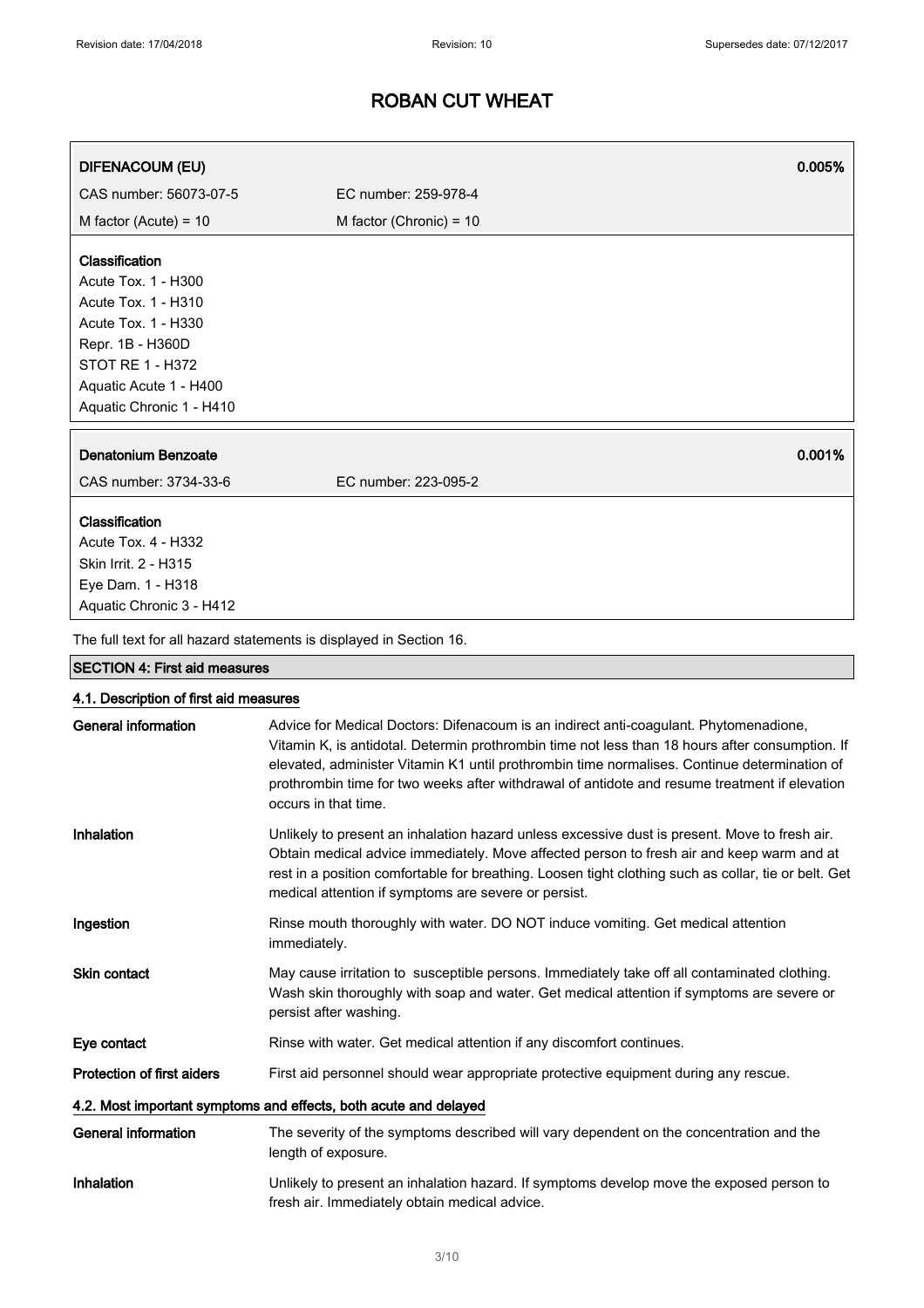| Ingestion                                                  | Rinse mouth. Do NOT induce vomiting. Call a doctor immediately.                                                                                                                                                                                                                                                                                                                                                                             |
|------------------------------------------------------------|---------------------------------------------------------------------------------------------------------------------------------------------------------------------------------------------------------------------------------------------------------------------------------------------------------------------------------------------------------------------------------------------------------------------------------------------|
| Skin contact                                               | Prolonged contact may cause dryness of the skin.                                                                                                                                                                                                                                                                                                                                                                                            |
| Eye contact                                                | No specific symptoms known. May be slightly irritating to eyes.                                                                                                                                                                                                                                                                                                                                                                             |
|                                                            | 4.3. Indication of any immediate medical attention and special treatment needed                                                                                                                                                                                                                                                                                                                                                             |
| Notes for the doctor                                       | Treat symptomatically.                                                                                                                                                                                                                                                                                                                                                                                                                      |
| <b>SECTION 5: Firefighting measures</b>                    |                                                                                                                                                                                                                                                                                                                                                                                                                                             |
| 5.1. Extinguishing media                                   |                                                                                                                                                                                                                                                                                                                                                                                                                                             |
| Suitable extinguishing media                               | The product is not flammable. Extinguish with alcohol-resistant foam, carbon dioxide, dry<br>powder or water fog. Use fire-extinguishing media suitable for the surrounding fire.                                                                                                                                                                                                                                                           |
| Unsuitable extinguishing<br>media                          | Do not use water jet as an extinguisher, as this will spread the fire.                                                                                                                                                                                                                                                                                                                                                                      |
| 5.2. Special hazards arising from the substance or mixture |                                                                                                                                                                                                                                                                                                                                                                                                                                             |
| Specific hazards                                           | None known.                                                                                                                                                                                                                                                                                                                                                                                                                                 |
| <b>Hazardous combustion</b><br>products                    | Thermal decomposition or combustion products may include the following substances:<br>Harmful gases or vapours.                                                                                                                                                                                                                                                                                                                             |
| 5.3. Advice for firefighters                               |                                                                                                                                                                                                                                                                                                                                                                                                                                             |
| Protective actions during<br>firefighting                  | Avoid breathing fire gases or vapours. Evacuate area. Cool containers exposed to heat with<br>water spray and remove them from the fire area if it can be done without risk. Cool containers<br>exposed to flames with water until well after the fire is out.                                                                                                                                                                              |
| Special protective equipment<br>for firefighters           | Wear positive-pressure self-contained breathing apparatus (SCBA) and appropriate protective<br>clothing. Firefighter's clothing conforming to European standard EN469 (including helmets,<br>protective boots and gloves) will provide a basic level of protection for chemical incidents.                                                                                                                                                  |
| <b>SECTION 6: Accidental release measures</b>              |                                                                                                                                                                                                                                                                                                                                                                                                                                             |
|                                                            | 6.1. Personal precautions, protective equipment and emergency procedures                                                                                                                                                                                                                                                                                                                                                                    |
| <b>Personal precautions</b>                                | Wear protective clothing as described in Section 8 of this safety data sheet. Avoid inhalation<br>of dust and contact with skin and eyes.                                                                                                                                                                                                                                                                                                   |
| 6.2. Environmental precautions                             |                                                                                                                                                                                                                                                                                                                                                                                                                                             |
| <b>Environmental precautions</b>                           | Avoid discharge into drains or watercourses or onto the ground.                                                                                                                                                                                                                                                                                                                                                                             |
| 6.3. Methods and material for containment and cleaning up  |                                                                                                                                                                                                                                                                                                                                                                                                                                             |
| Methods for cleaning up                                    | Wear protective clothing as described in Section 8 of this safety data sheet. Clear up spills<br>immediately and dispose of waste safely. Collect spillage with a shovel and broom, or similar<br>and reuse, if possible. Collect and place in suitable waste disposal containers and seal<br>securely. Flush contaminated area with plenty of water. Wash thoroughly after dealing with a<br>spillage. For waste disposal, see Section 13. |
| 6.4. Reference to other sections                           |                                                                                                                                                                                                                                                                                                                                                                                                                                             |
| Reference to other sections                                | For personal protection, see Section 8. See Section 11 for additional information on health<br>hazards. See Section 12 for additional information on ecological hazards. For waste disposal,<br>see Section 13.                                                                                                                                                                                                                             |
| <b>SECTION 7: Handling and storage</b>                     |                                                                                                                                                                                                                                                                                                                                                                                                                                             |

## 7.1. Precautions for safe handling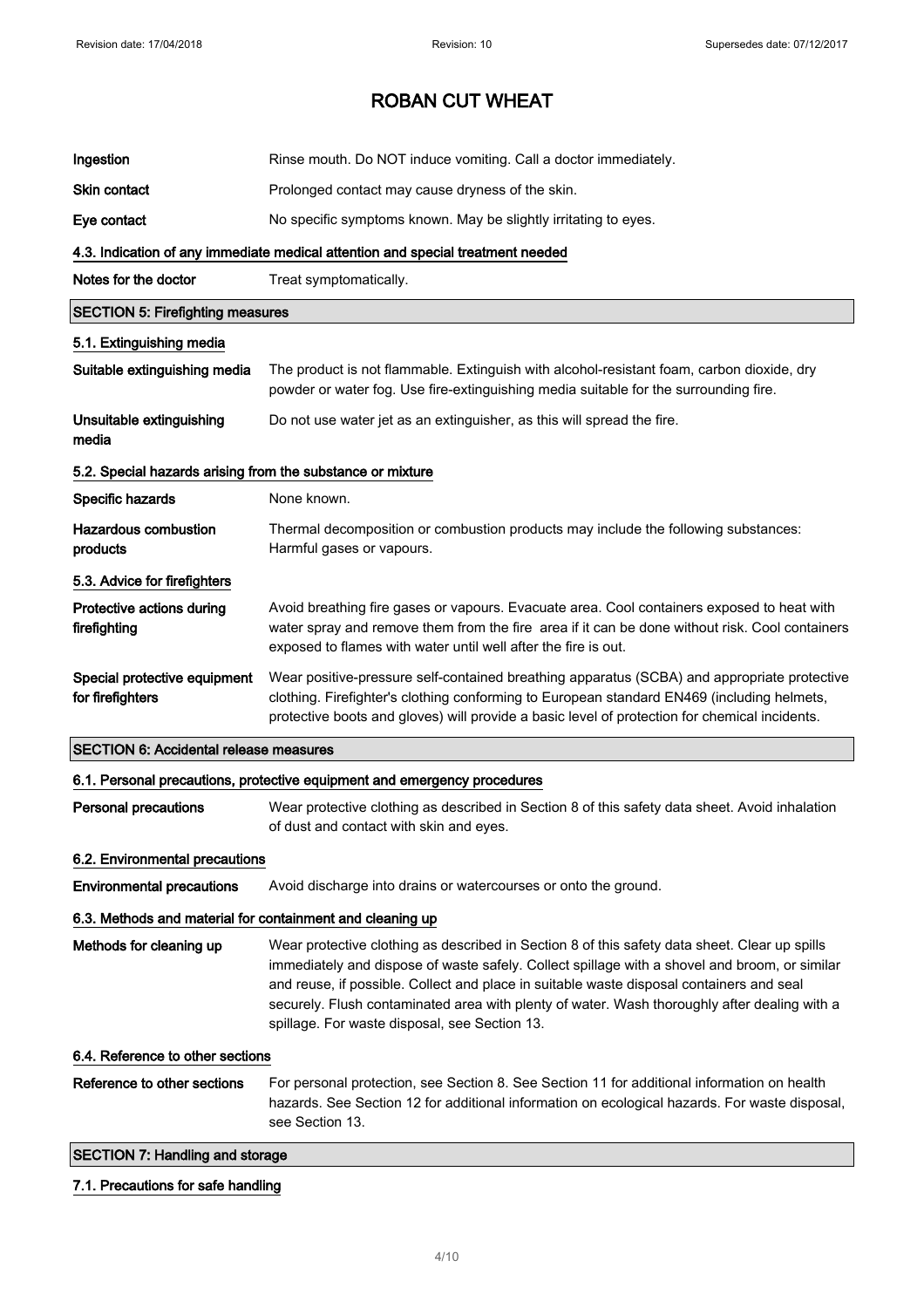| <b>Usage precautions</b>                                   | Read and follow manufacturer's recommendations. Wear protective clothing as described in<br>Section 8 of this safety data sheet. Keep away from food, drink and animal feeding stuffs.<br>Keep container tightly sealed when not in use.                      |  |
|------------------------------------------------------------|---------------------------------------------------------------------------------------------------------------------------------------------------------------------------------------------------------------------------------------------------------------|--|
| Advice on general<br>occupational hygiene                  | Wash promptly if skin becomes contaminated. Take off contaminated clothing. Wash<br>contaminated clothing before reuse.                                                                                                                                       |  |
|                                                            | 7.2. Conditions for safe storage, including any incompatibilities                                                                                                                                                                                             |  |
| <b>Storage precautions</b>                                 | Keep out of the reach of children. Keep away from food, drink and animal feeding stuffs. Keep<br>only in the original container. Keep container tightly closed, in a cool, well ventilated place.<br>Keep containers upright. Protect containers from damage. |  |
| Storage class                                              | Unspecified storage.                                                                                                                                                                                                                                          |  |
| 7.3. Specific end use(s)                                   |                                                                                                                                                                                                                                                               |  |
| Specific end use(s)                                        | The identified uses for this product are detailed in Section 1.2.                                                                                                                                                                                             |  |
| Usage description                                          | Ready to use rodenticide containing 50 ppm Difenacoum.                                                                                                                                                                                                        |  |
| <b>SECTION 8: Exposure Controls/personal protection</b>    |                                                                                                                                                                                                                                                               |  |
| 8.1. Control parameters                                    |                                                                                                                                                                                                                                                               |  |
| Occupational exposure limits                               |                                                                                                                                                                                                                                                               |  |
| Propane-1,2-diol (Propane-1,2-diol Particulates)           | WEL 8-Hr limit mg/M3: 10                                                                                                                                                                                                                                      |  |
|                                                            | Propane-1,2-diol (Propane-1,2-diol total vapour and particulates)<br>WEL 8-Hr limit ppm: 150                                                                                                                                                                  |  |
| Cut Wheat Grain WEL 8hr limit mg/m3: 10 (grain dust)       | WEL 8Hr limit mg/M3: 474<br>WEL 15 min limit mg/m3: 30 (grain dust)                                                                                                                                                                                           |  |
| 8.2. Exposure controls                                     |                                                                                                                                                                                                                                                               |  |
| Appropriate engineering<br>controls                        | Provide adequate ventilation.                                                                                                                                                                                                                                 |  |
| Personal protection                                        | Keep away from food stuffs.                                                                                                                                                                                                                                   |  |
| Eye/face protection                                        | Avoid contact with eyes. No specific eye protection required during normal use.                                                                                                                                                                               |  |
| Hand protection                                            | Suitable chemical resistant gloves are recommended for professional users.                                                                                                                                                                                    |  |
| Other skin and body<br>protection                          | Handle in accordance with good hygiene and safety practice. Wearing of closed work clothing<br>is recommended. Avoid contact with the skin, eyes and clothing. Store work clothing<br>separately.                                                             |  |
| Hygiene measures                                           | Wash hands thoroughly after handling. Do not eat, drink or smoke when using this product.<br>Wash contaminated clothing before reuse.                                                                                                                         |  |
| <b>Respiratory protection</b>                              | No specific recommendations. Provide adequate ventilation.                                                                                                                                                                                                    |  |
| <b>Environmental exposure</b><br>controls                  | Keep container tightly sealed when not in use. Avoid release to the environment.                                                                                                                                                                              |  |
| <b>SECTION 9: Physical and Chemical Properties</b>         |                                                                                                                                                                                                                                                               |  |
| 9.1. Information on basic physical and chemical properties |                                                                                                                                                                                                                                                               |  |
| Appearance                                                 | Cut wheat granules.                                                                                                                                                                                                                                           |  |

| Appearance      | Cut wheat granules.       |
|-----------------|---------------------------|
| Colour          | Blue.                     |
| Odour           | Slight.                   |
| Odour threshold | No information available. |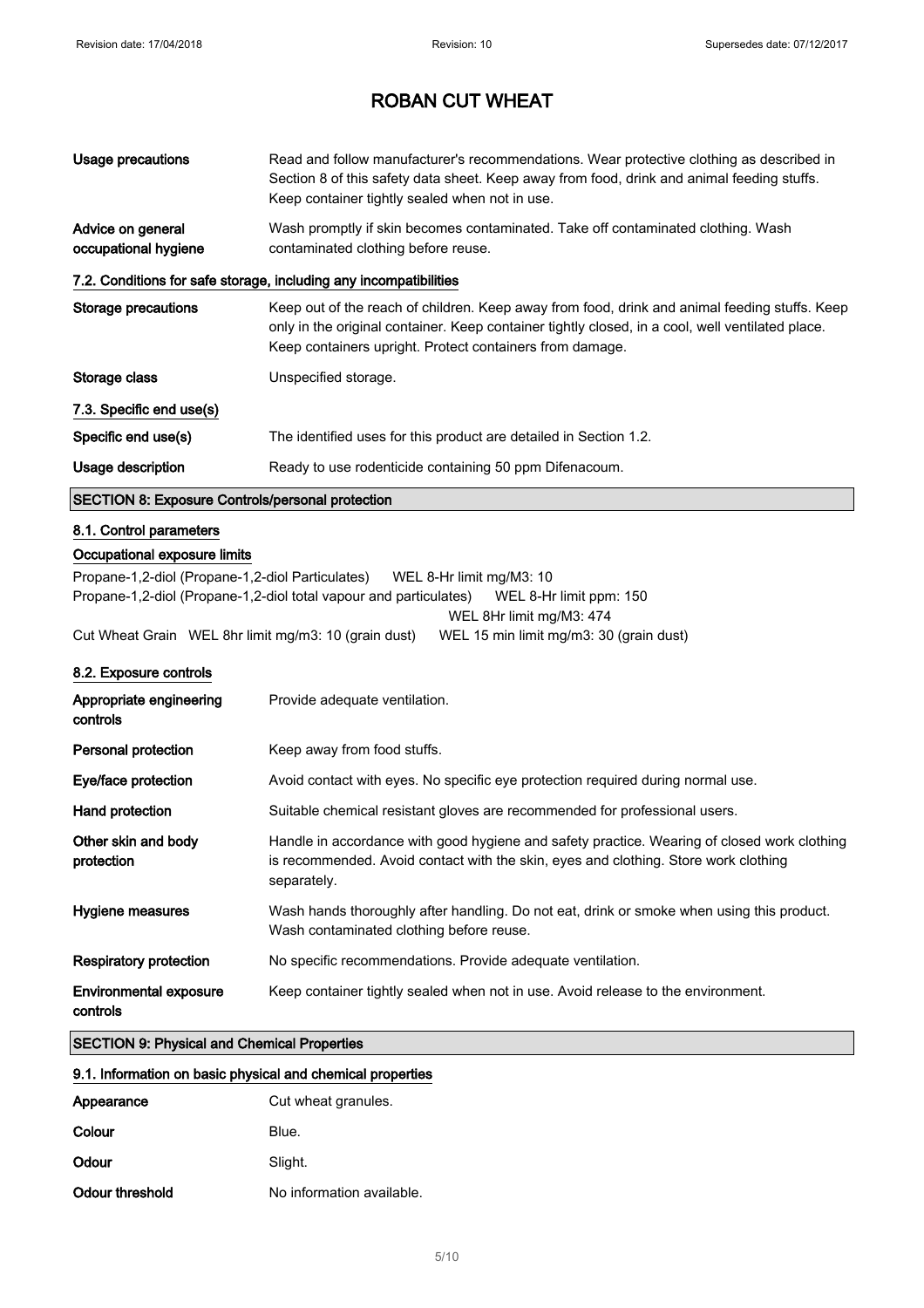# ROBAN CUT WHEAT

| pH                                              | No information available.                                                                                              |  |
|-------------------------------------------------|------------------------------------------------------------------------------------------------------------------------|--|
| <b>Melting point</b>                            | Not relevant.                                                                                                          |  |
| Initial boiling point and range                 | Not relevant.                                                                                                          |  |
| Flash point                                     | No information available.                                                                                              |  |
| <b>Evaporation rate</b>                         | Not relevant.                                                                                                          |  |
| <b>Evaporation factor</b>                       | No information available.                                                                                              |  |
| Flammability (solid, gas)                       | combustible                                                                                                            |  |
| Upper/lower flammability or<br>explosive limits | No information available.                                                                                              |  |
| Other flammability                              | No information available.                                                                                              |  |
| Vapour pressure                                 | Not relevant.                                                                                                          |  |
| Vapour density                                  | Not relevant.                                                                                                          |  |
| <b>Relative density</b>                         | No information available.                                                                                              |  |
| <b>Bulk density</b>                             | No information available.                                                                                              |  |
| Solubility(ies)                                 | No information available.                                                                                              |  |
| <b>Partition coefficient</b>                    | Not relevant.                                                                                                          |  |
| Auto-ignition temperature                       | No information available.                                                                                              |  |
| <b>Decomposition Temperature</b>                | No information available.                                                                                              |  |
| <b>Viscosity</b>                                | Not relevant.                                                                                                          |  |
| <b>Explosive properties</b>                     | Not considered to be explosive.                                                                                        |  |
| Explosive under the influence<br>of a flame     | Not considered to be explosive.                                                                                        |  |
| <b>Oxidising properties</b>                     | Not oxidising.                                                                                                         |  |
| 9.2. Other information                          |                                                                                                                        |  |
| <b>SECTION 10: Stability and reactivity</b>     |                                                                                                                        |  |
| 10.1. Reactivity                                |                                                                                                                        |  |
| Reactivity                                      | There are no known reactivity hazards associated with this product.                                                    |  |
| 10.2. Chemical stability                        |                                                                                                                        |  |
| <b>Stability</b>                                | Stable at normal ambient temperatures and when used as recommended. Stable under the<br>prescribed storage conditions. |  |
| 10.3. Possibility of hazardous reactions        |                                                                                                                        |  |
| Possibility of hazardous<br>reactions           | No potentially hazardous reactions known.                                                                              |  |
| 10.4. Conditions to avoid                       |                                                                                                                        |  |
| <b>Conditions to avoid</b>                      | Heat, sparks, flames.                                                                                                  |  |
| 10.5. Incompatible materials                    |                                                                                                                        |  |
| Materials to avoid                              | Oxidising agents.                                                                                                      |  |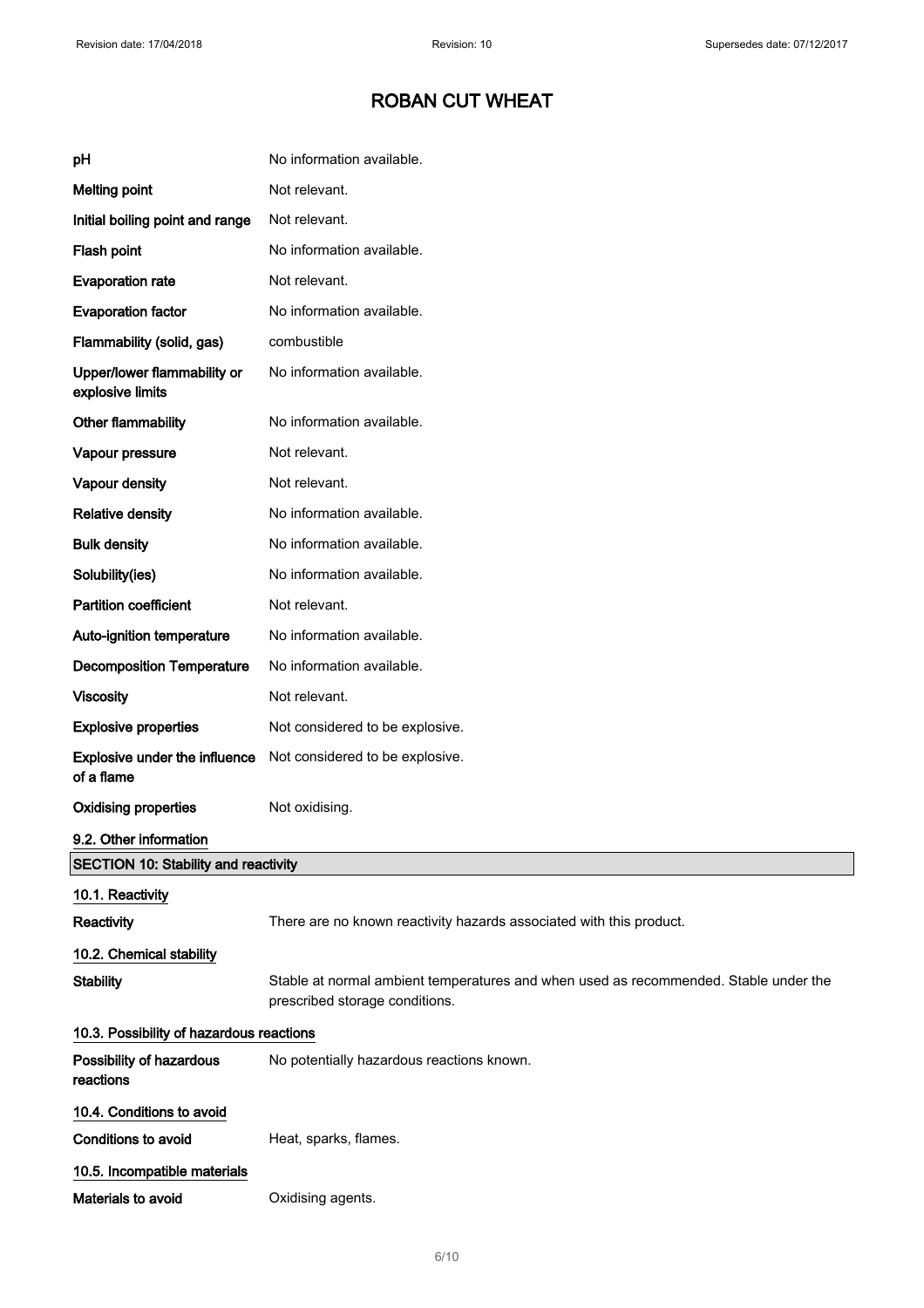### 10.6. Hazardous decomposition products

Hazardous decomposition products Does not decompose when used and stored as recommended. Thermal decomposition or combustion products may include the following substances: Harmful gases or vapours.

| <b>SECTION 11: Toxicological information</b>       |                                                                                           |  |
|----------------------------------------------------|-------------------------------------------------------------------------------------------|--|
| 11.1. Information on toxicological effects         |                                                                                           |  |
| Acute toxicity - oral                              |                                                                                           |  |
| Notes (oral LD <sub>50</sub> )                     | >2000 mg/kg                                                                               |  |
| Acute toxicity - dermal                            |                                                                                           |  |
| Notes (dermal LD <sub>50</sub> )                   | >2000 mg/kg                                                                               |  |
| Acute toxicity - inhalation                        |                                                                                           |  |
| Notes (inhalation LC <sub>50</sub> )               | >5 mg/l (Dust)                                                                            |  |
| Skin corrosion/irritation                          |                                                                                           |  |
| Animal data                                        | Based on available data the classification criteria are not met.                          |  |
| Serious eye damage/irritation                      |                                                                                           |  |
| Serious eye damage/irritation                      | Based on available data the classification criteria are not met.                          |  |
| <b>Respiratory sensitisation</b>                   |                                                                                           |  |
| <b>Respiratory sensitisation</b>                   | Based on available data the classification criteria are not met.                          |  |
| <b>Skin sensitisation</b>                          |                                                                                           |  |
| <b>Skin sensitisation</b>                          | Based on available data the classification criteria are not met.                          |  |
| Germ cell mutagenicity                             |                                                                                           |  |
| Genotoxicity - in vitro                            | Based on available data the classification criteria are not met.                          |  |
| Carcinogenicity                                    |                                                                                           |  |
| Carcinogenicity                                    | Based on available data the classification criteria are not met.                          |  |
| <b>IARC</b> carcinogenicity                        | None of the ingredients are listed or exempt.                                             |  |
| Reproductive toxicity                              |                                                                                           |  |
| Reproductive toxicity - fertility                  | Based on available data the classification criteria are not met.                          |  |
| Reproductive toxicity -                            | May damage the unborn child.                                                              |  |
| development                                        |                                                                                           |  |
| Specific target organ toxicity - single exposure   |                                                                                           |  |
| STOT - single exposure                             | Not classified as a specific target organ toxicant after a single exposure.               |  |
| Specific target organ toxicity - repeated exposure |                                                                                           |  |
| STOT - repeated exposure                           | STOT RE 2 - H373 May cause damage to organs through prolonged or repeated exposure.       |  |
| <b>Aspiration hazard</b>                           |                                                                                           |  |
| <b>Aspiration hazard</b>                           | Not relevant. Solid.                                                                      |  |
| <b>General information</b>                         | Avoid contact during pregnancy/while nursing. The severity of the symptoms described will |  |
|                                                    | vary dependent on the concentration and the length of exposure.                           |  |
| Inhalation                                         | No specific symptoms known.                                                               |  |
| Ingestion                                          | See section 4 - First Aid                                                                 |  |
| Skin contact                                       | Prolonged contact may cause dryness of the skin.                                          |  |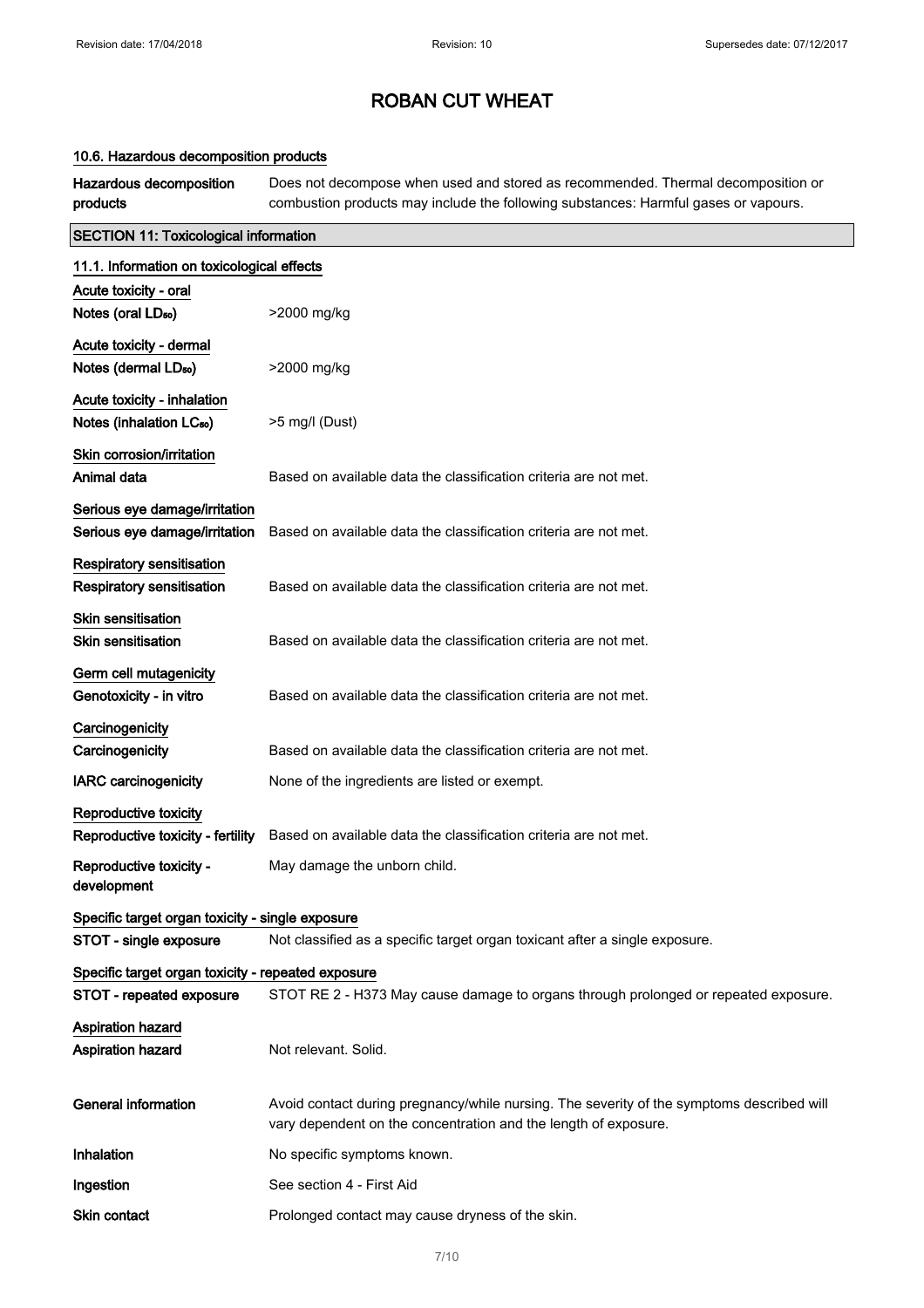| Eye contact                                | No specific symptoms known.                                                                                                                                               |  |
|--------------------------------------------|---------------------------------------------------------------------------------------------------------------------------------------------------------------------------|--|
| Route of exposure                          | Ingestion Inhalation Skin and/or eye contact                                                                                                                              |  |
| <b>Toxicity of ingredients</b>             | Denatonium Benzoate<br>Oral (Rat) LD50 = 584 mg/kg Difenacoum Acute Oral ≤5mg/kg<br>Acute Dermal ≤50mg/kg Acute Inhalation ≤0.05mg/kg (Commission Regulation 2016/1179)   |  |
| <b>SECTION 12: Ecological Information</b>  |                                                                                                                                                                           |  |
| Ecotoxicity                                | Not regarded as dangerous for the environment.                                                                                                                            |  |
| 12.1. Toxicity                             |                                                                                                                                                                           |  |
| <b>Toxicity</b>                            | Based on available data the classification criteria are not met.                                                                                                          |  |
| 12.2. Persistence and degradability        |                                                                                                                                                                           |  |
|                                            | Persistence and degradability The degradability of the product is not known.                                                                                              |  |
| 12.3. Bioaccumulative potential            |                                                                                                                                                                           |  |
| <b>Bioaccumulative potential</b>           | No data available on bioaccumulation.                                                                                                                                     |  |
| <b>Partition coefficient</b>               | Not relevant.                                                                                                                                                             |  |
| 12.4. Mobility in soil                     |                                                                                                                                                                           |  |
| <b>Mobility</b>                            | No data available.                                                                                                                                                        |  |
| 12.5. Results of PBT and vPvB assessment   |                                                                                                                                                                           |  |
| 12.6. Other adverse effects                |                                                                                                                                                                           |  |
| Other adverse effects                      | Toxic to mammals, including domesticated animals and birds if ingested. Exposure of non-<br>target animals should be prevented.                                           |  |
| <b>Toxicity of ingredients</b>             | Difenacoum<br>Daphnia EC50/48Hr = 0.91 mg/l Rainbow trout LC50/96Hr = 0.33 mg/l                                                                                           |  |
| <b>SECTION 13: Disposal considerations</b> |                                                                                                                                                                           |  |
| 13.1. Waste treatment methods              |                                                                                                                                                                           |  |
| <b>General information</b>                 | This material and its container must be disposed of in a safe way.                                                                                                        |  |
| Disposal methods                           | Dispose of in accordance with applicable regional, national, and local laws and regulations.<br>Dispose of Contaminated packaging as unused product unless fully cleaned. |  |
| <b>Waste class</b>                         | Waste disposal key number from EWC is 20 01 19 (Pesticides)                                                                                                               |  |
| <b>SECTION 14: Transport information</b>   |                                                                                                                                                                           |  |
| General                                    | The product is not covered by international regulations on the transport of dangerous goods<br>(IMDG, IATA, ADR/RID).                                                     |  |

## 14.1. UN number

Not applicable.

## 14.2. UN proper shipping name

Not applicable.

## 14.3. Transport hazard class(es)

No transport warning sign required.

## 14.4. Packing group

Not applicable.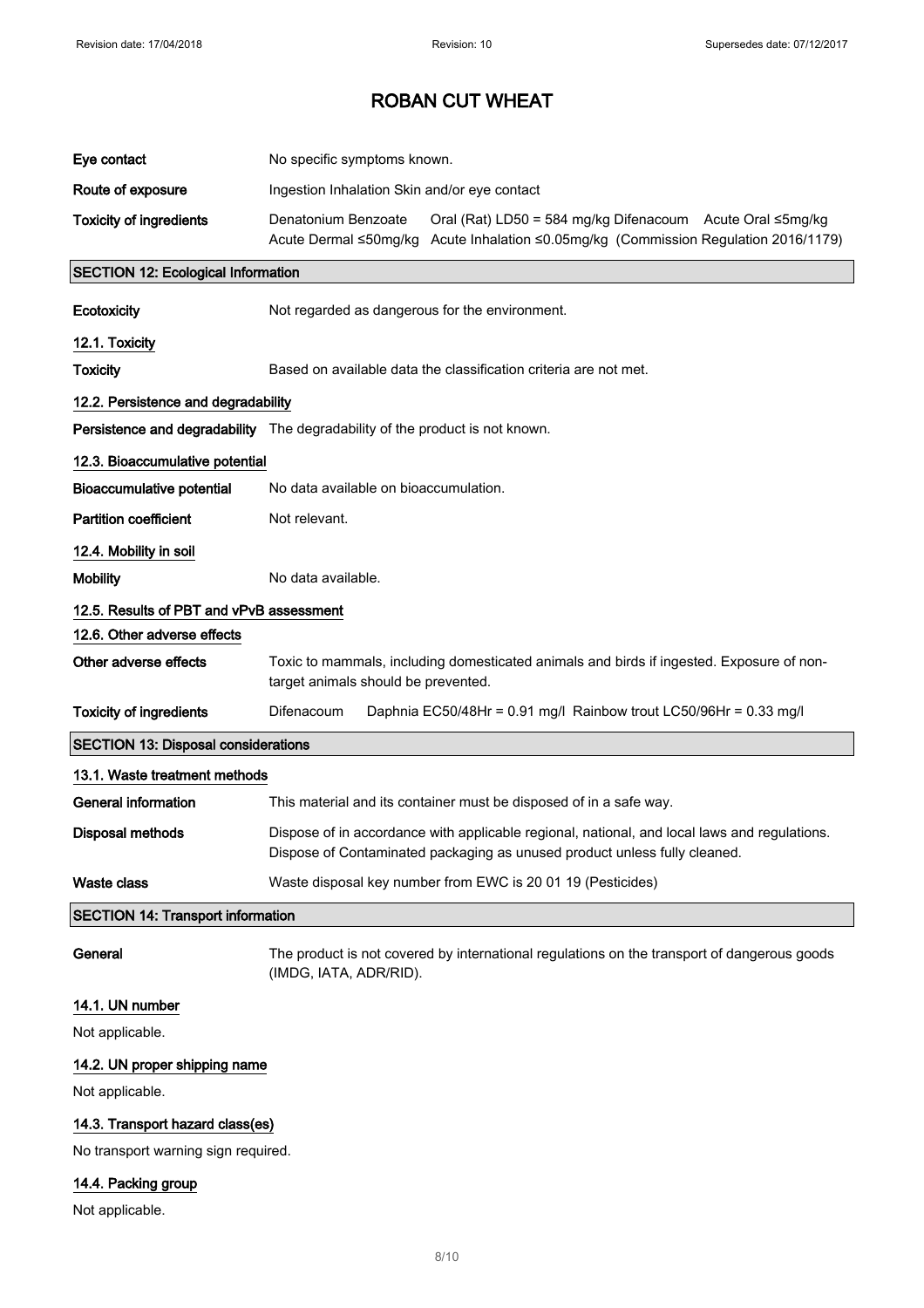#### 14.5. Environmental hazards

Environmentally hazardous substance/marine pollutant No.

### 14.6. Special precautions for user

Not applicable.

### 14.7. Transport in bulk according to Annex II of MARPOL and the IBC Code

### Transport in bulk according to Not applicable. Annex II of MARPOL 73/78 and the IBC Code

#### SECTION 15: Regulatory information

#### 15.1. Safety, health and environmental regulations/legislation specific for the substance or mixture

| National regulations | Health and Safety at Work etc. Act 1974 (as amended).<br>The Carriage of Dangerous Goods and Use of Transportable Pressure Equipment<br>Regulations 2009 (SI 2009 No. 1348) (as amended) ["CDG 2009"].<br>EH40/2005 Workplace exposure limits. |
|----------------------|------------------------------------------------------------------------------------------------------------------------------------------------------------------------------------------------------------------------------------------------|
| EU legislation       | Regulation (EC) No 1907/2006 of the European Parliament and of the Council of 18<br>December 2006 concerning the Registration, Evaluation, Authorisation and Restriction of<br>Chemicals (REACH) (as amended).                                 |
|                      | Commission Regulation (EU) No 2015/830 of 28 May 2015.                                                                                                                                                                                         |
|                      | Regulation (EC) No 1272/2008 of the European Parliament and of the Council of 16                                                                                                                                                               |
|                      | December 2008 on classification, labelling and packaging of substances and mixtures (as<br>amended).                                                                                                                                           |

### 15.2. Chemical safety assessment

No chemical safety assessment has been carried out.

### Inventories

#### EU - EINECS/ELINCS

None of the ingredients are listed or exempt.

## SECTION 16: Other information

| Abbreviations and acronyms<br>used in the safety data sheet | ADR: European Agreement concerning the International Carriage of Dangerous Goods by<br>Road.<br>ADN: European Agreement concerning the International Carriage of Dangerous Goods by<br>Inland Waterways.<br>RID: European Agreement concerning the International Carriage of Dangerous Goods by<br>Rail.<br>IATA: International Air Transport Association.<br>ICAO: Technical Instructions for the Safe Transport of Dangerous Goods by Air.<br>IMDG: International Maritime Dangerous Goods.<br>CAS: Chemical Abstracts Service.<br>ATE: Acute Toxicity Estimate.<br>$LC_{50}$ : Lethal Concentration to 50 % of a test population.<br>$LD_{50}$ : Lethal Dose to 50% of a test population (Median Lethal Dose).<br>EC <sub>50</sub> : 50% of maximal Effective Concentration.<br>PBT: Persistent, Bioaccumulative and Toxic substance.<br>vPvB: Very Persistent and Very Bioaccumulative. |
|-------------------------------------------------------------|---------------------------------------------------------------------------------------------------------------------------------------------------------------------------------------------------------------------------------------------------------------------------------------------------------------------------------------------------------------------------------------------------------------------------------------------------------------------------------------------------------------------------------------------------------------------------------------------------------------------------------------------------------------------------------------------------------------------------------------------------------------------------------------------------------------------------------------------------------------------------------------------|
| <b>Classification abbreviations</b>                         | Repr. = Reproductive toxicity                                                                                                                                                                                                                                                                                                                                                                                                                                                                                                                                                                                                                                                                                                                                                                                                                                                               |
| and acronyms                                                | STOT RE = Specific target organ toxicity-repeated exposure                                                                                                                                                                                                                                                                                                                                                                                                                                                                                                                                                                                                                                                                                                                                                                                                                                  |